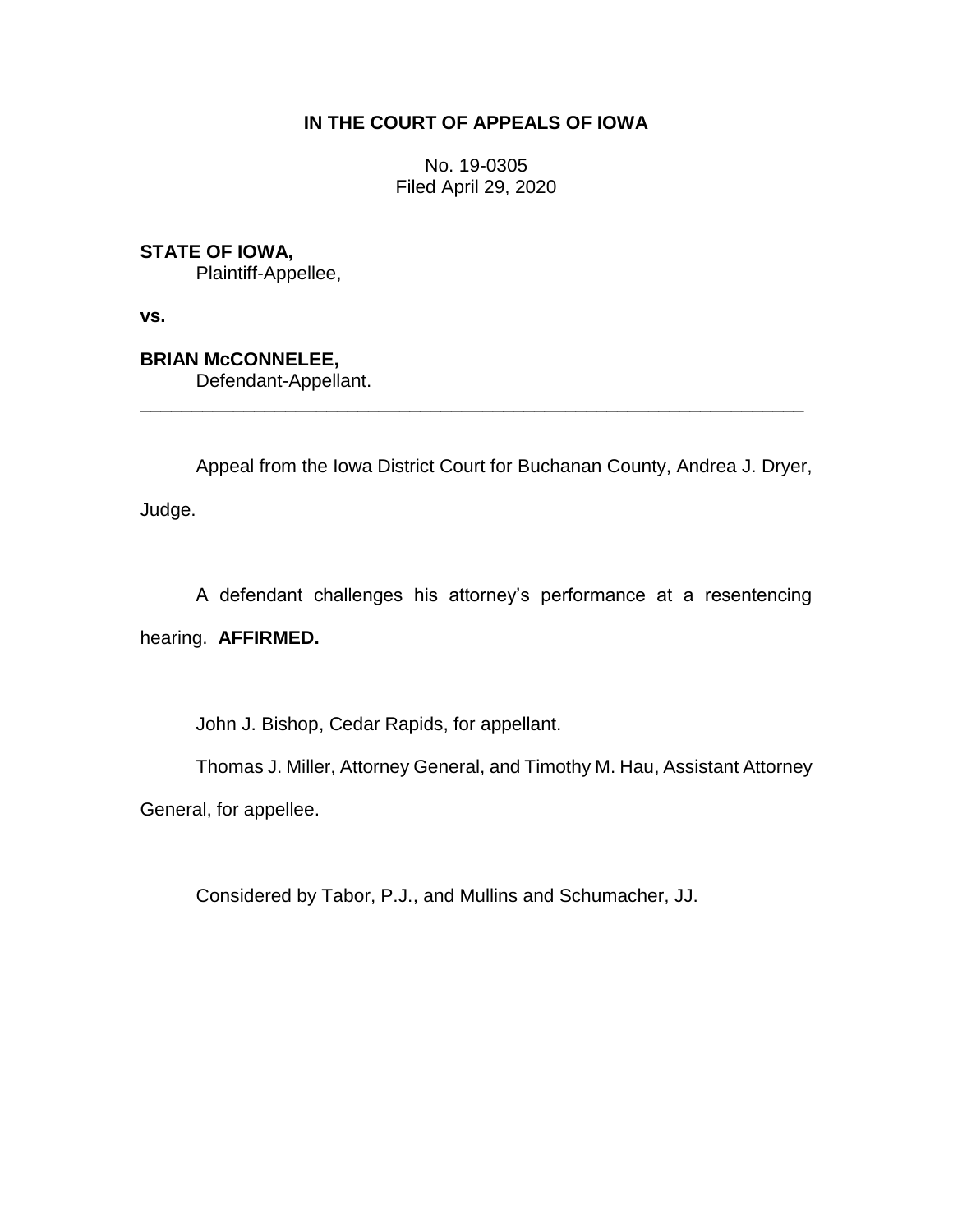# **TABOR, Presiding Judge.**

Once again Brian McConnelee challenges his prison sentence for seven crimes, including five counts of drug possession and two counts of operating while intoxicated (OWI). Our court vacated his original sentence because defense counsel did not object to the prosecutor's breach of the plea agreement. *State v. McConnelee*, No. 17-1696, 2018 WL 4923118, at \*4 (Iowa Ct. App. Oct. 10, 2018). On remand, the district court imposed a sentence of incarceration not to exceed seven years. McConnelee appeals that new sentence, alleging his attorney should have asked for an updated presentence investigation (PSI) report.

Because the record is not adequate to determine whether counsel made a tactical decision or if the absence of an updated report was prejudicial, we affirm the sentencing order but preserve the ineffective-assistance claim for potential postconviction-relief (PCR) proceedings.

#### **I. Prior Proceedings**

 $\overline{a}$ 

At issue are seven convictions arising from three different trial informations.<sup>1</sup> McConnelee committed the crimes in June and September 2016. After reaching a bargain with the State, he entered guilty pleas in September 2017. That plea bargain tied the State's sentencing proposal to the recommendation in the PSI. Here's how the prosecutor described the deal at the plea hearing: "[T]he State is going to ask for at least a five-year prison sentence imposed. However, [if] the PSI recommends any consecutive sentences or anything higher than the five years, the State will follow the recommendations of the PSI."

<sup>&</sup>lt;sup>1</sup> If any underlying facts are relevant, we will discuss them in our analysis of the resentencing.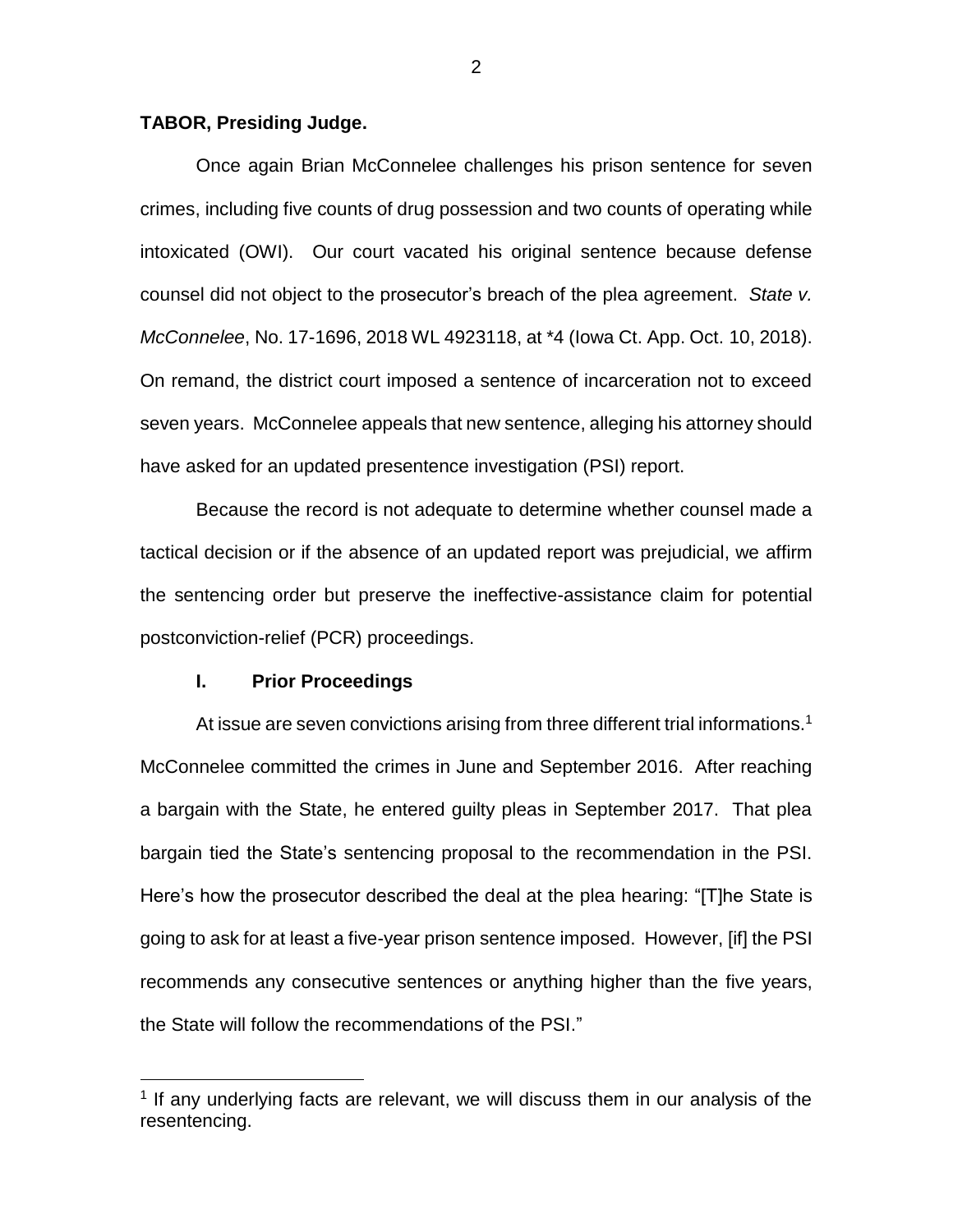The department of correctional services (DCS) issued the PSI report in mid-October. The PSI recommended an indeterminate twelve-year prison term. At the first sentencing hearing, the State recommended the terms for all seven charges run consecutively for a total of eighteen years. Because that recommendation exceeded the State's promise in the plea bargain, we remanded for resentencing. *McConnelee*, 2018 WL 4923118, at \*4

Before resentencing occurred, McConnelee's new attorney filed a "denial and refutation of allegations in the presentence investigation report." The filing pointed to three inaccuracies in the PSI. First, it clarified McConnelee had a valid driver's license in 2016. Second, it sought to strike references to a 2003 methamphetamine case later dismissed. And third, it provided updates about McConnelee's substance-abuse treatment, self-employment, housing, and family support. Defense counsel raised those same issues at the resentencing hearing. In asking for a suspended sentence, counsel insisted: "We are just asking the court to truly recognize what he has done in the last 16 months because it is prosocial, appropriate, law abiding."

For its part, the State asked the court to follow the recommendations in the PSI, which the DCS completed sixteen months earlier. The prosecutor urged: "He certainly earned a spot in prison not once, not twice, but for three separate and unrelated incidents that come before the court for sentencing today."

The district court recognized McConnelee's progress with his addiction but still sentenced him to an indeterminate seven years in prison. The court noted the two OWI offenses were "of particular concern" in framing the overall sentencing

3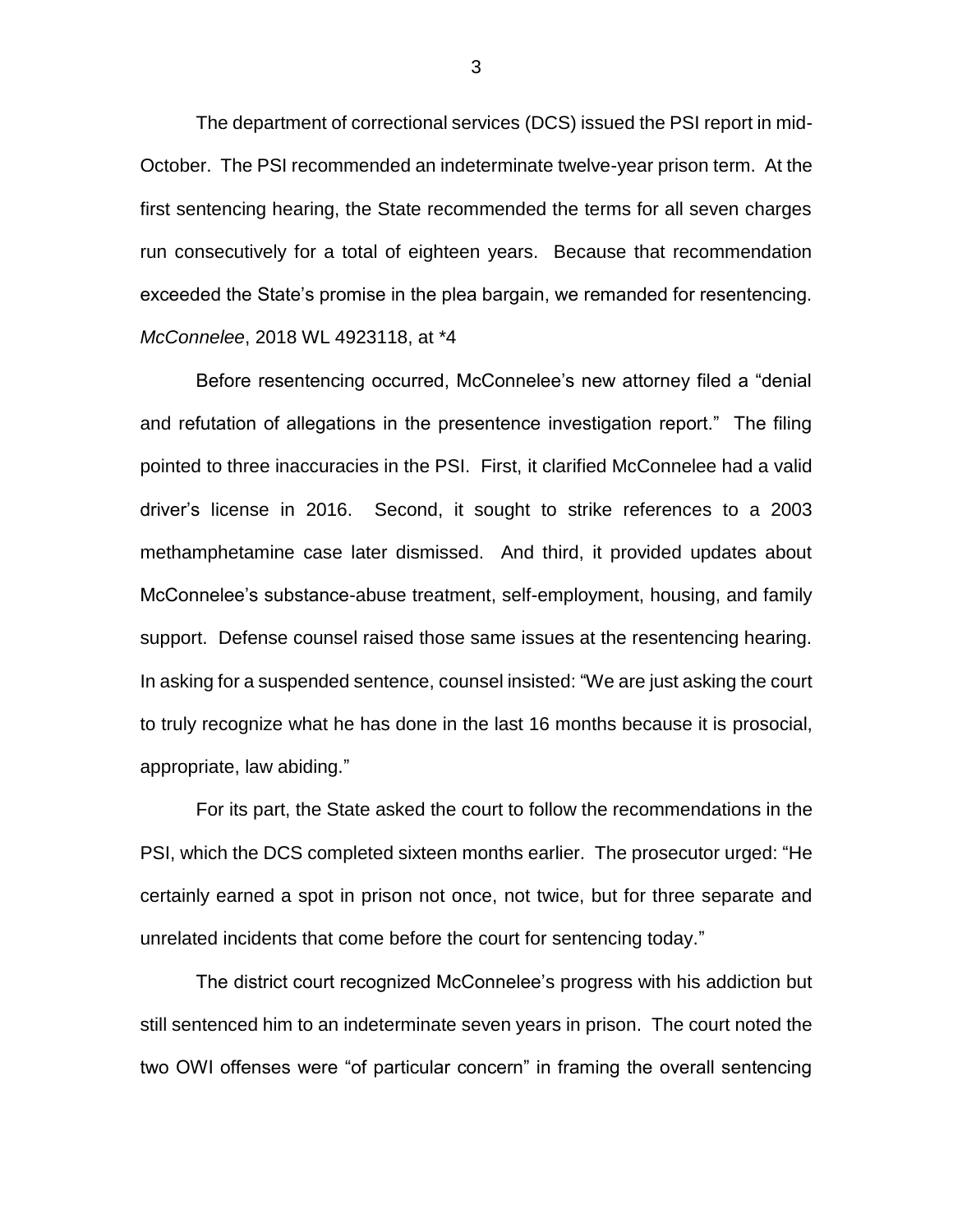scheme. McConnelee appeals that sentence, alleging counsel was ineffective for not seeking an updated PSI.

# **II. Scope and Standard of Review**

We review McConnelee's claim de novo because it invokes the constitutional right to effective assistance of counsel. *State v. Lopez*, 907 N.W.2d 112, 116 (Iowa 2018).

To prevail, McConnelee must show his counsel breached an essential duty and prejudice resulted. *Strickland v. Washington,* 466 U.S. 668, 687 (1984). He has the burden to prove both prongs by a preponderance of the evidence. *See State v. Hopkins*, 860 N.W.2d 550, 556 (Iowa 2015).

#### **III. Analysis**

 $\overline{a}$ 

McConnelee asks for a third sentencing hearing—this time with an amended PSI. He argues defense counsel breached a material duty in not demanding that the DCS update the document that the State relied on for its sentencing recommendation. That breach, he contends, prejudiced his chances for a more favorable sentence.

As a general practice, we preserve claims of ineffectiveness for PCR proceedings.<sup>2</sup> *Id*. That practice allows counsel to explain her actions and to address any tactical decisions. *See State v. Ondayog,* 722 N.W.2d 778, 786 (Iowa 2006). A more developed record also helps decide whether counsel's omission was prejudicial. *See Hopkins*, 860 N.W.2d at 557.

 $2$  Because McConnelee appealed before July 1, 2019, we may address his claim on direct appeal if the record permits. *See State v. Trane*, 934 N.W.2d 447, 464 (Iowa 2019) (discussing effective date of Senate File 589 revising Iowa Code section 914.7(3) (2019)).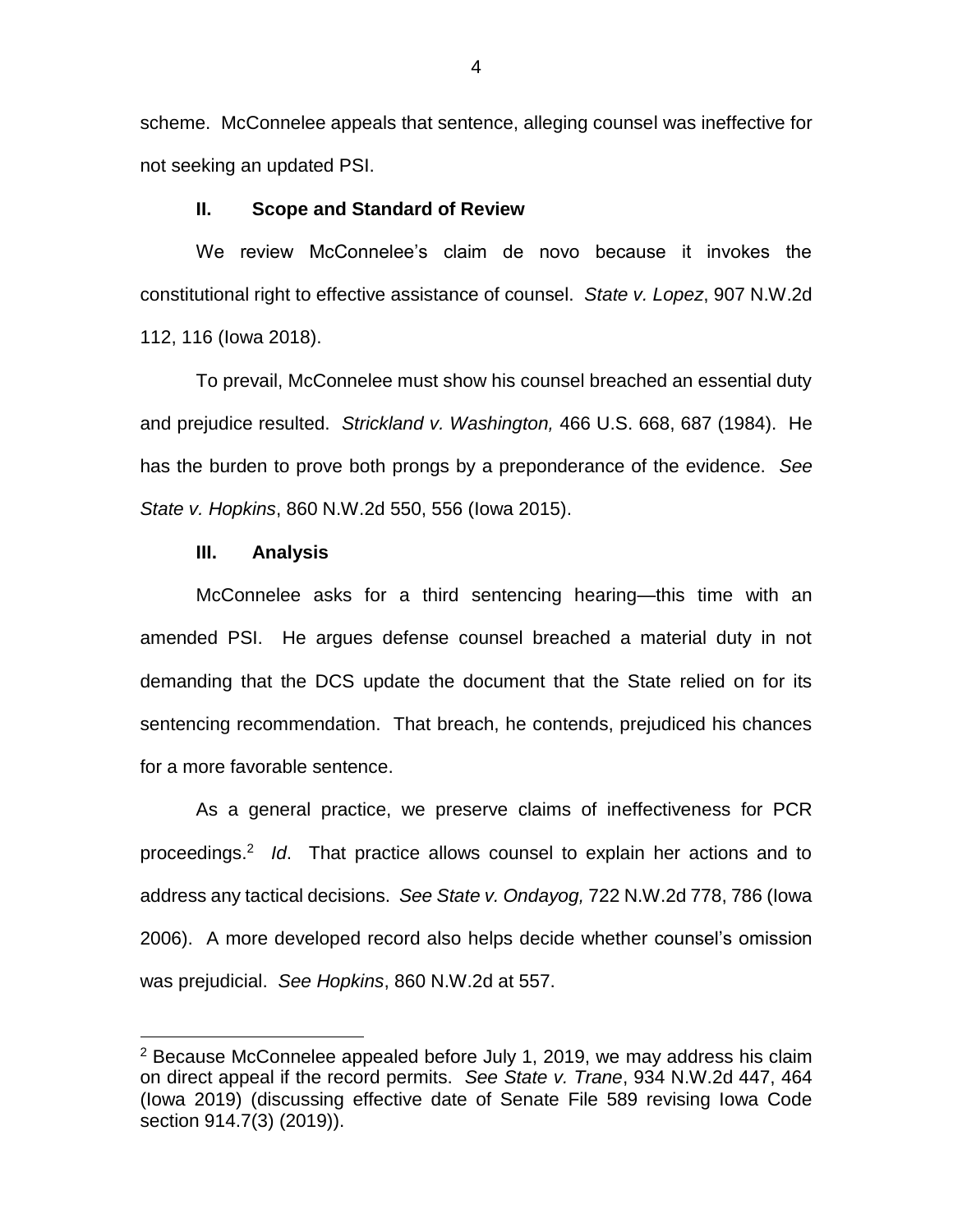The State believes we can reject the ineffective-assistance claim on direct appeal. It highlights the actions taken by counsel at the 2019 sentencing to point out the deficiencies in the PSI and to cast her client in the best light. The State also maintains a new PSI would not have altered the district court's sentencing analysis, especially the consecutive terms imposed for the two OWI offenses.

Granted, defense counsel did not "blindly agree to the now sixteen-monthold PSI's contents." But we are less concerned with the defense arguments at the resentencing and more concerned with the nexus between the PSI recommendations and the State's plea agreement. If the PSI recommended more than five years' incarceration (in other words any consecutive sentences) the State was free to make a higher sentencing recommendation. Without an updated PSI, neither the parties nor the court had a more relevant recommendation from the DCS. The outdated PSI emphasized McConnelee was "not a productive member of society." It also hinged its recommendation on the 2003 conviction that was reversed. If that inaccurate information was redacted, the PSI recommendation may have changed.

So what was counsel's duty? As *Hopkins* noted, "There is no statutory requirement for a district court to order a new PSI report on resentencing." *Id*. at 556 (citing Iowa Code § 901.2 (2011)). "At the same time, there is no statutory prohibition against ordering an updated PSI report." *Id*. The call was a tactical one. *Id.* McConnelee may have benefitted from an updated PSI or maybe not. But counsel had a duty to make that assessment. *Id*. As in *Hopkins*, we cannot tell on our record if that assessment occurred.

5